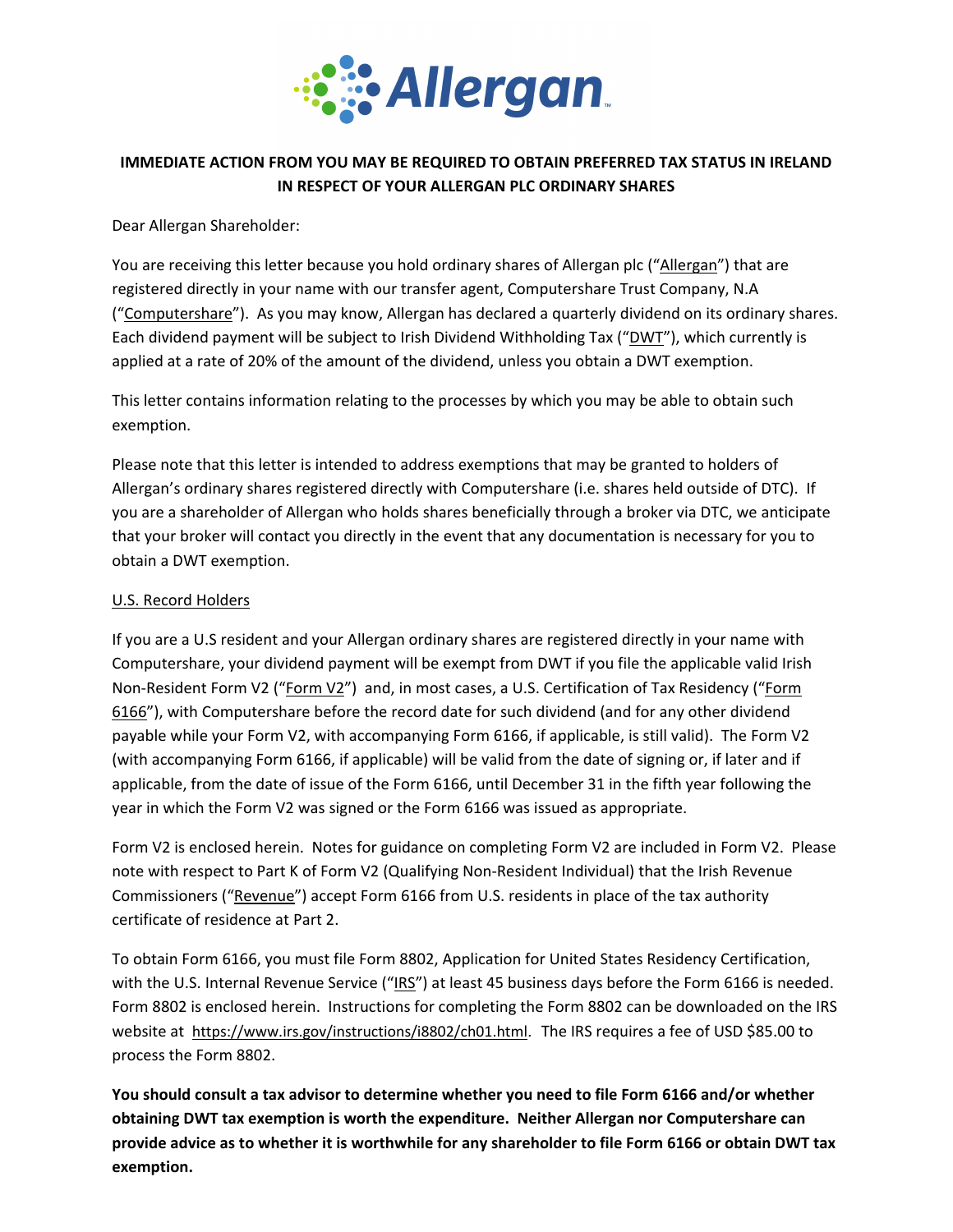#### Please send your completed forms to:

Computershare Tax Department RE: V2 Processing PO Box 43001 Providence, RI 02940‐3001

Notwithstanding the above, with respect to the dividend to be paid on March 28, 2017, your dividend payment will be exempt from DWT if you are a U.S. resident and you have presented a valid Form W‐9 to Computershare. **Please note that a valid Form W‐9 will allow exemption in respect of the dividend to be paid on March 28, 2017 only.** You should file Form V2 and Form 6166 with Computershare as outlined above as soon as possible, and at the latest before the record date for the next dividend, in order to obtain exemption from DWT on that dividend and any future dividends paid while your Form V2 and Form 6166 remain valid.

## Relevant Territory Record Holders

If you are a resident of a "Relevant Territory" (as listed on Annex A to this letter) for the purposes of tax and your Allergan ordinary shares are registered directly in your name with Computershare, your dividend payment will be exempt from DWT if you file the applicable valid Form V2 with Computershare before the record date for such dividend (and for any other dividend payable while your Form V2 is still valid). The Form V2 will be valid from the date of signing or, if later and if applicable, the date of issue of the tax authority certificate, until December 31 in the fifth year following the year in which the Form V2 was signed or the tax authority certificate was issued as appropriate.

Form V2 is enclosed herein. Notes for guidance on completing Form V2 are included in Form V2.

Please send your completed forms to:

Computershare Tax Department RE: V2 Processing PO Box 43001 Providence, RI 02940‐3001 United States

# Eligible Irish Record Holder

Most Irish resident shareholders will be subject to DWT in respect of dividend payments on their Allergan shares. If you are resident for the purposes of tax in Ireland; you are entitled to receive dividends without DWT; and your Allergan ordinary shares are registered directly in your name with Computershare, your dividend payment will be exempt from DWT if you file the applicable valid Composite Resident Form V3 ("Form V3") with Computershare before the record date for such dividend (and for any other dividend payable while your Form V3 is still valid). The Form V3 will be valid from the date of signing until December 31 in the fifth year following the year in which it was signed.

Form V3 and instructions for completing Form V3 can be found on the Revenue website at http://www.revenue.ie/en/tax/dwt/forms/res\_v3.pdf.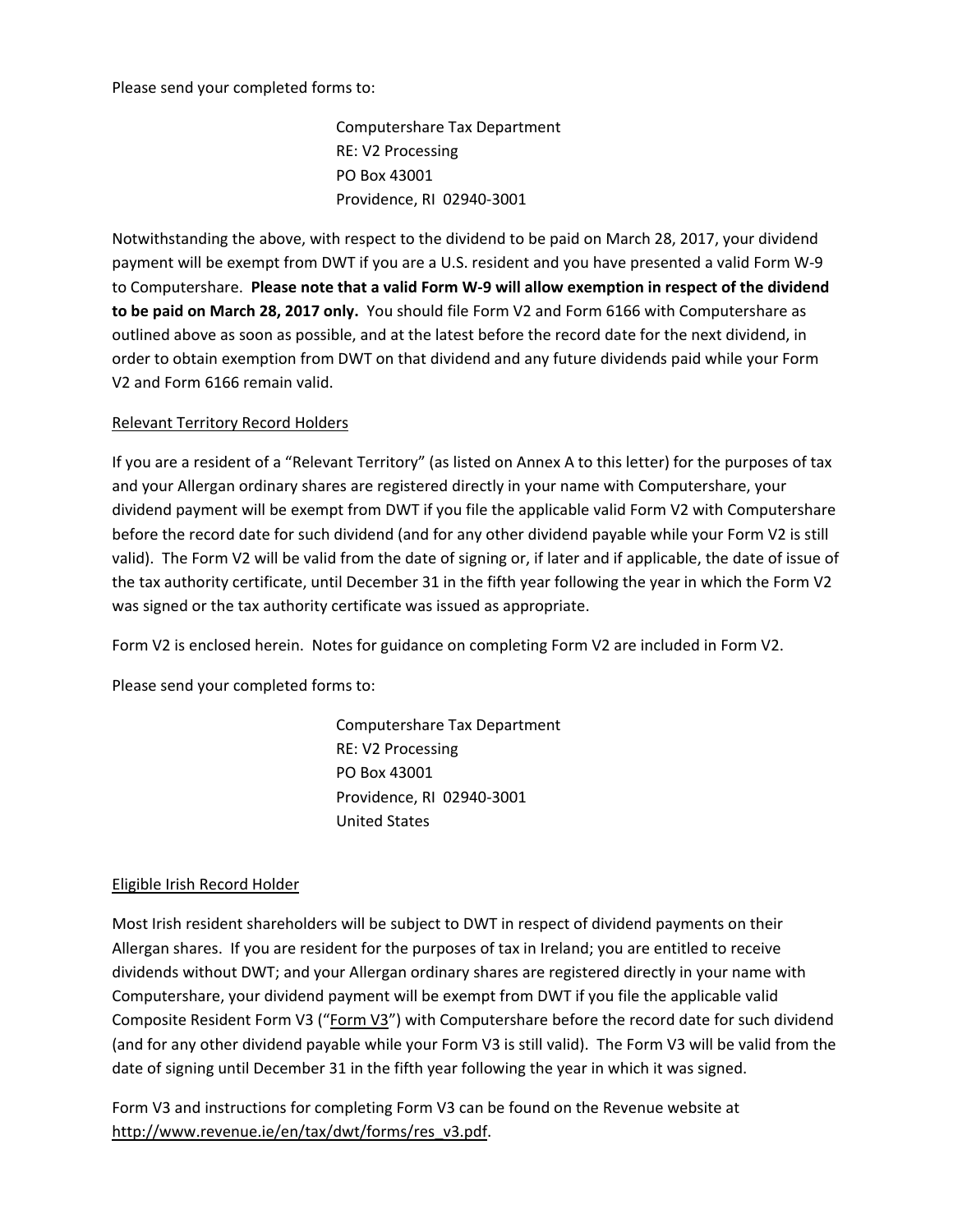Please send your completed forms to:

Computershare Tax Department RE: V2 Processing PO Box 43001 Providence RI 02940‐3001 United States

## All Other Record Holders

If you are a holder of Allergan ordinary shares registered directly with Computershare entitled to a dividend payment and you do not fall within any of the categories specifically referred to above, your dividend payment will be subject to DWT. **If you believe that you fall within an exemption from DWT other than the exemptions referred to above, you should consult your tax advisor to determine what steps, if any, may be taken to obtain such exemption.**

## Refund Information

If you are eligible to receive a DWT exemption as outlined above but have received your dividend payment with DWT withheld, you may apply for a refund of such DWT from Revenue. To obtain the refund application, visit the Revenue website at http://www.revenue.ie/en/tax/dwt/forms/dwt‐claim‐ for‐refund.pdf.

There are also third party vendors who you may engage to assist you, for a fee, in obtaining such refund. Globetax is one such vendor who may be able to assist you, for a fee, in obtaining such refund. **You should consult your tax advisor to determine whether engaging a third party vendor to obtain a refund of DWT is worth the expenditure. Neither Allergan nor Computershare can provide advice as to whether it is worthwhile for any shareholder to engage a third party vendor, including but not limited to Globetax, to obtain a refund of DWT.**

Refund claims must be received by Revenue within four years from the end of the calendar year in which the DWT was withheld (e.g. a refund claim for DWT withheld in March 2017 must be made by December 31, 2021). For clarity, refund claims may be made in the same year as the DWT has been withheld.

# Additional Information

If you have any questions or need additional information with regards to Form V2, Form V3, Form 8802 or Form 6166, please consult with your tax advisor or visit the Revenue website at http://www.revenue.ie/en/tax/dwt/index.html or the IRS website at www.irs.gov.

If you have any questions regarding your registered account for Allergan, please contact Computershare at (855) 807‐3171 within the U.S. and (781) 575‐4442 outside of the U.S.

Additional information is also available from our Investor Relations team. You can reach our Investor Relations team by telephone at (862) 261-7488 or by email at investorrelations@allergan.com.